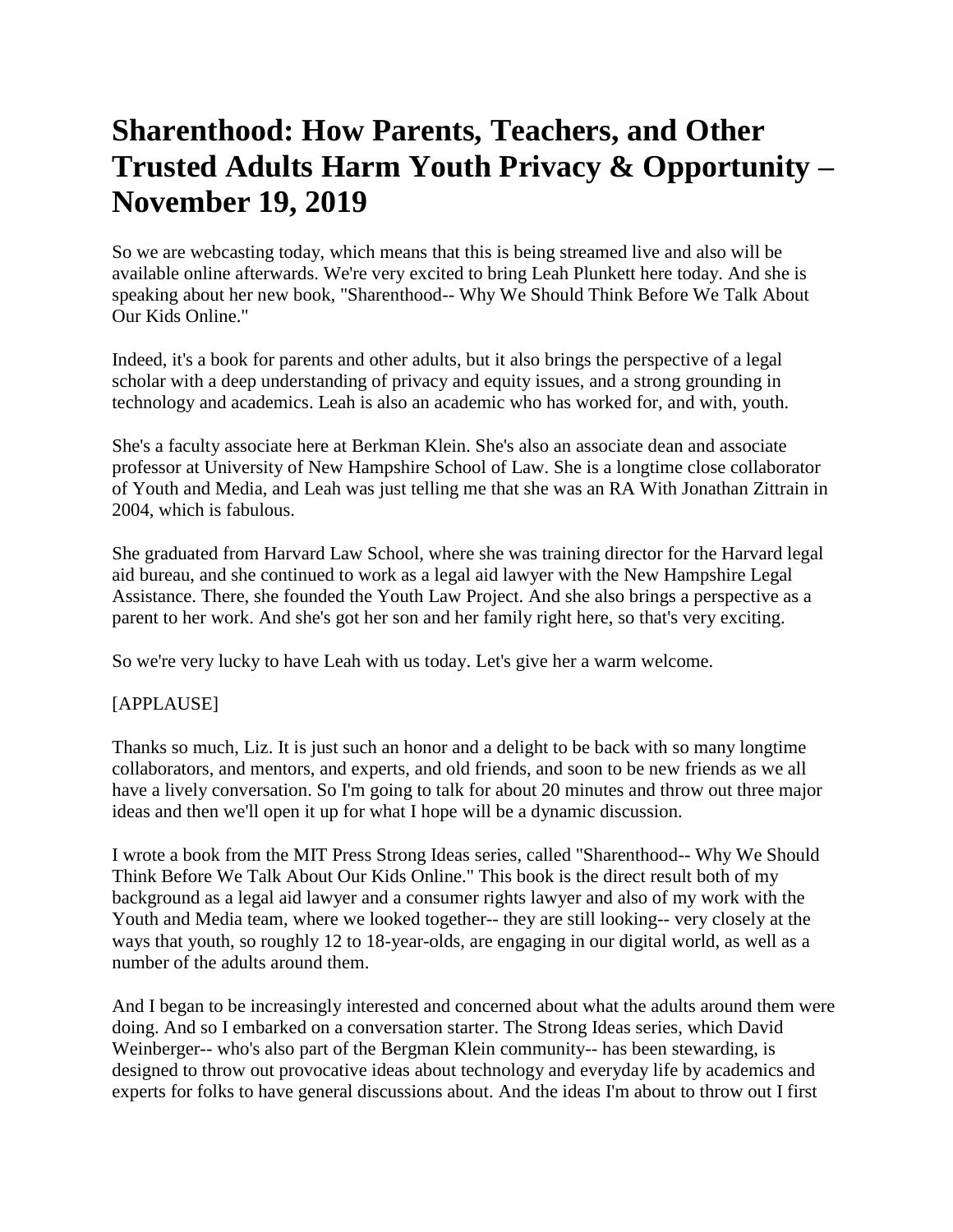tested in a fellow's lunch back-- I don't even know how many years ago. So it's wonderful to come full circle.

So my ideas today are going to focus on parents, play, and predictions. Before I move into those, quick question, because I'm a law professor and I have a captive audience. So I'm going to put you on the spot and ask by a show of hands how many people have heard the term sharenting? I'm glad my son has, because I talk about it a lot.

So sharenting-- I did not invent it. I got asked that recently by a reporter. I can claim no credit for that. I can claim credit for using it slightly differently. But just so we're all on the same page, the way the term sharenting is typically used is to refer specifically to what parents do on social media. So it is confined to parents in social media.

I think that that's a very important part of sharenting, and I will talk about it. But my understanding of sharenting is both broader and deeper. I think to really capture the full extent of the ways that kids' private information is acted upon digitally by the grown ups around them, we need to understand sharenting as being carried out not just by parents, but also by grandparents, teachers-- we start to talk a little bit about school just now-- coaches, in-laws, other trusted adults. And it needs to be understood as all actions taken with respect to children's personal digital information. So not just social media, but also FitBits and smart home devices and other digital technologies.

So now that I've sort of made sharenting broader and deeper, I am going to come back for my first provocative conversation starter and talk about parents. And I'm going to say that parents, in particular, pose an underappreciated risk to kids' privacy and their current and future opportunities. And I include myself in the parent category. So a big part of this book was writing a conversation that I was so engaged in and inspired by professionally. But also one that I was increasingly having personally with my spouse, with my friends, with family members.

So I say as a parent, I think we are a well-intentioned group, at worst we are a little bit careless, just in the course of daily life. It is difficult to impossible when you are trying to figure out whether this app is safe to use to put your child's information in, while you're also answering a work email, making dinner, letting the dog out, and doing a million and one other things. So we're trying our best, but we as parents right now are not the best gatekeepers. And that's tricky, because the law in the United States gives parents super-charged constitutional-level protections around whether, when, with whom, how, and why to have and raise kids and, as part of raising kids, whether, when, with whom, how, and why, to share information about them on social media, through apps, through devices, through smart home affordances.

So the United States Supreme Court has made this very clear. I'm not talking about digital world right now, but just very broadly. The supercharged protection that parents enjoy has come up time and again in the court's jurisprudence. And the court will say things like, "The child is not the mere creature of the state. Those who nurture him and direct his destiny have the right, coupled with the high duty to prepare him for additional obligations." That's Pierce versus Society of Sisters from 1925.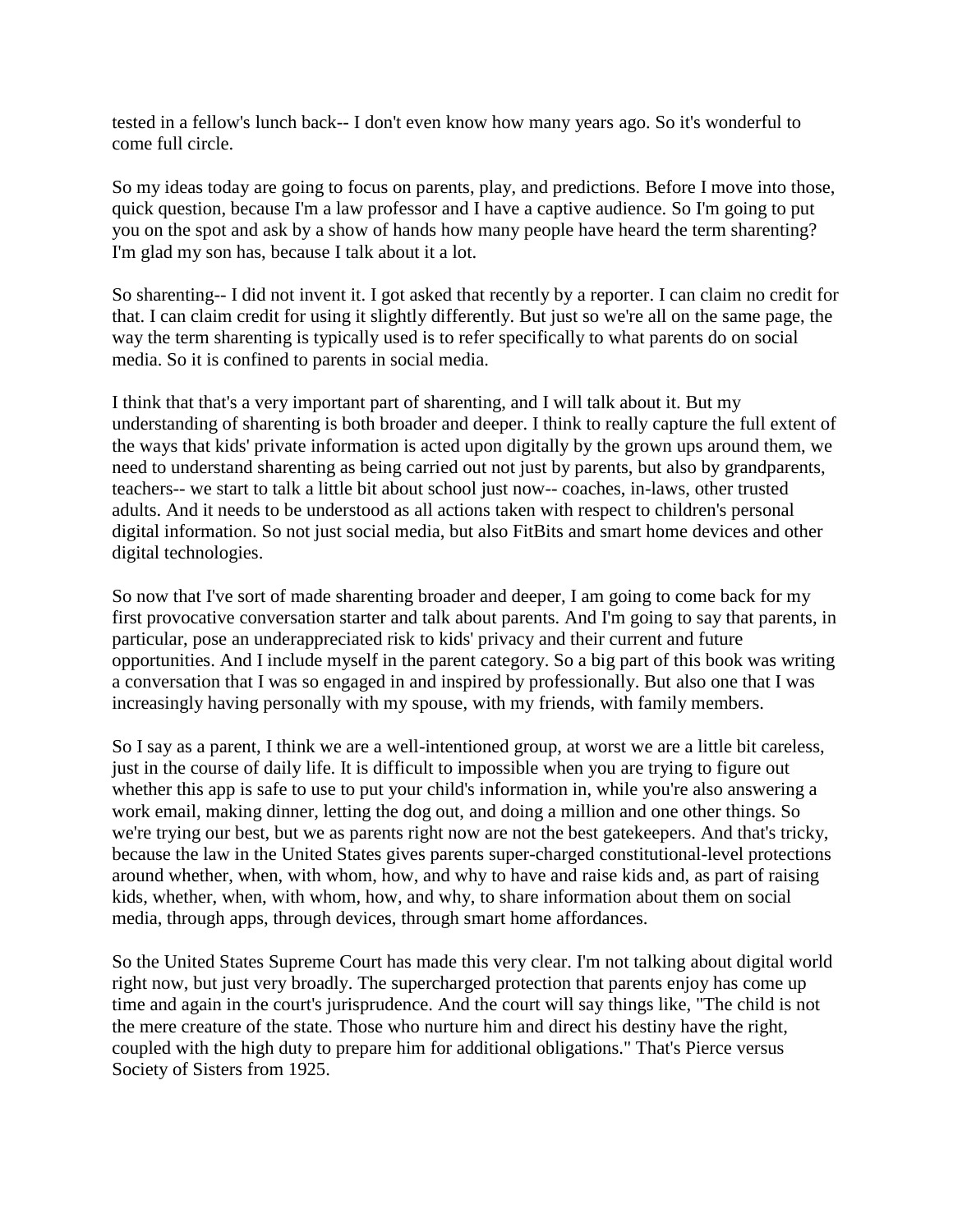So gendered in the use of "his," but that same deeply rooted idea that there is a high duty by parents to prepare children for their destinies, outside what the government might require as a bare minimum of child welfare and child education. So that deeply rooted idea that we as parents are entrusted with the high duty of being gatekeepers between our kids and the world, it enjoys a lot of support.

And I would argue makes a lot of sense. If you think about the different potential gatekeepers for kids' well-being to paint with a broad brush, you have parents. You have the state. You can sort of subdivide those into categories. But as between parents and the state, I do think we want to tip toward parents as being the source of protecting their children and defining their destinies.

Now, that concept has been pushed through into our digital world. And, in general, when parents get to decide when it comes to whether when, with whom, how, and why to share our kid's digital data, we get to decide all of that. We're subject to the outer boundaries of criminal law and other what we might call freestanding laws-- so other laws on the books that don't have anything to do with privacy in particular. So let me give a few examples of legally permissible sharenting and examples of where we get to those outer boundaries of legal or criminal sharenting.

So perfectly permissible for me to take an ultrasound picture, put it on Facebook. Perfectly permissible for me to take my child's exact time, date, location, height and weight, circumstances of birth, full name, put it on Instagram with a picture. I can also make a YouTube video of the whole labor and delivery process and put that up and, if I monetize it correctly, potentially wind up with millions of followers and start building a business around it and enter the commercial sharenting space. I get to make those decisions as a parent. The law is not going to step in and regulate my ability to do that.

The law would step in if I were, heaven forbid, to make a video of myself doing something to or around my child that was criminal or illegal. So there have been some high profile examples of parents engaging in this type of behavior, filming it, putting it on YouTube, and then actually having viewers step in and alert child protective and child welfare services.

DaddyOFive. Has anyone heard of DaddyOFive? No? OK. So that was a couple of years ago. That was a YouTube channel that amassed a good half a million, 3/4 of a million followers. And it was a family prank channel. And their pranks crossed the line into what the judicial system found to constitute abuse and neglect of a couple of children in particular. Viewers alerted the authorities. The children were temporarily removed from the home. The YouTube channel came down.

But even outside of this commercial sharenting space, where you do cross that line into illegal and criminal acts, parents can push the envelope pretty far. So DaddyOFive-- I'm actually glad no one's really heard of them.

Who's heard of Jimmy Kimmel? Who's heard of his Halloween candy challenge? Right. So every year-- we just kind of finished this Halloween period-- Jimmy Kimmel, celebrated late night host, issues a challenge every year, where he says, parents, this will be really funny. Take your kids' Halloween candy. Hide it. Tell them you've eaten all of it, or thrown it away. Film their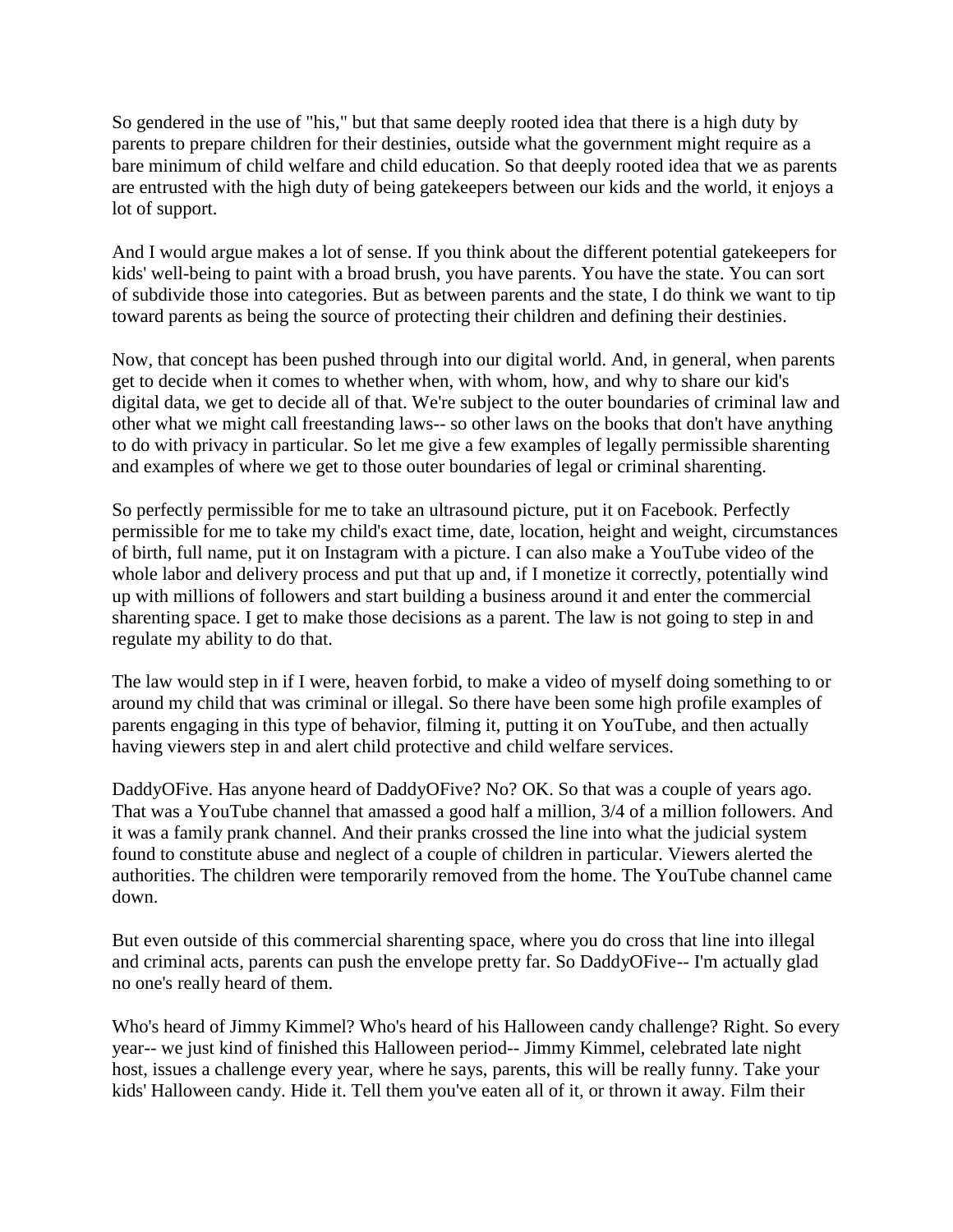reactions when they understandably freak out, and then send them in. Put them on my website. And if you do a really good job, then I will select you and maybe even show it on this show. That's legal.

Now, keep in mind that if it was an older student doing that to a younger student in a K through 12 public school system, we would very likely be thinking about behavior that would meet the legal definition of bullying and actually require the school to take action against the student perpetrating that kind of, ostensibly, prank, but really behavior designed to intimidate, harass, cause emotional disturbance. But parents can do that.

So the other thing that parents are legally entrusted with doing is stepping in when other institutions or individuals want to share data about their kids, to the extent that there is a legal framework in place. Now, there are many spots right now in our digital world where there's not really a robust legal framework in place.

So if I'm with my kids on the playground, and I see another parent taking pictures of all the kids running around together, I can sort of, as a matter of norm or practice, go over and say, could you please not do that. We don't put pictures of our kids online.

But there's not some 800 number I can call where the sharenting squad is going to show up and take their phone. But to the extent that there are spaces where there is legal regulation of other people, or actors wanting to share private information about kids, its guiding principle is parental consent.

So a big example here and actually where my work with the youth and media team started is schools. Schools are subject to federal and state student privacy laws. The big federal ones really pre-date the digital era, but there are a lot of state ones. In fact, I think from 2013 to 2015, there were roughly-- it's either 500 or 300-- 300 bills considered around student data privacy. And a number of those were actually passed.

So when you're talking about sharenting within the school system-- a teacher wants to use an app, a school administrator wants to track attendance data-- the legal framework in place, to paint with a broad brush, is that parental consent is needed if it's personally identifiable information from an education record, unless an exception applies.

And interestingly, because we parents can be somewhat lousy gatekeepers, because we just don't have the time or the technical ability mixed with the legal ability to read all the terms and conditions and the privacy policies, if your child is in a school system where you have a really strong interdisciplinary team making those data privacy decisions, your child might actually be even more protected at school than at home.

And I do think that we as parents-- and we'll talk more about this sort of in our discussion- there's room for all of us as parents to be better informed and take more responsibility. But it's also the reality that a big part of this is that parents as gatekeepers made a lot more sense in the brick and mortar era, where you could very clearly see the boundaries between home and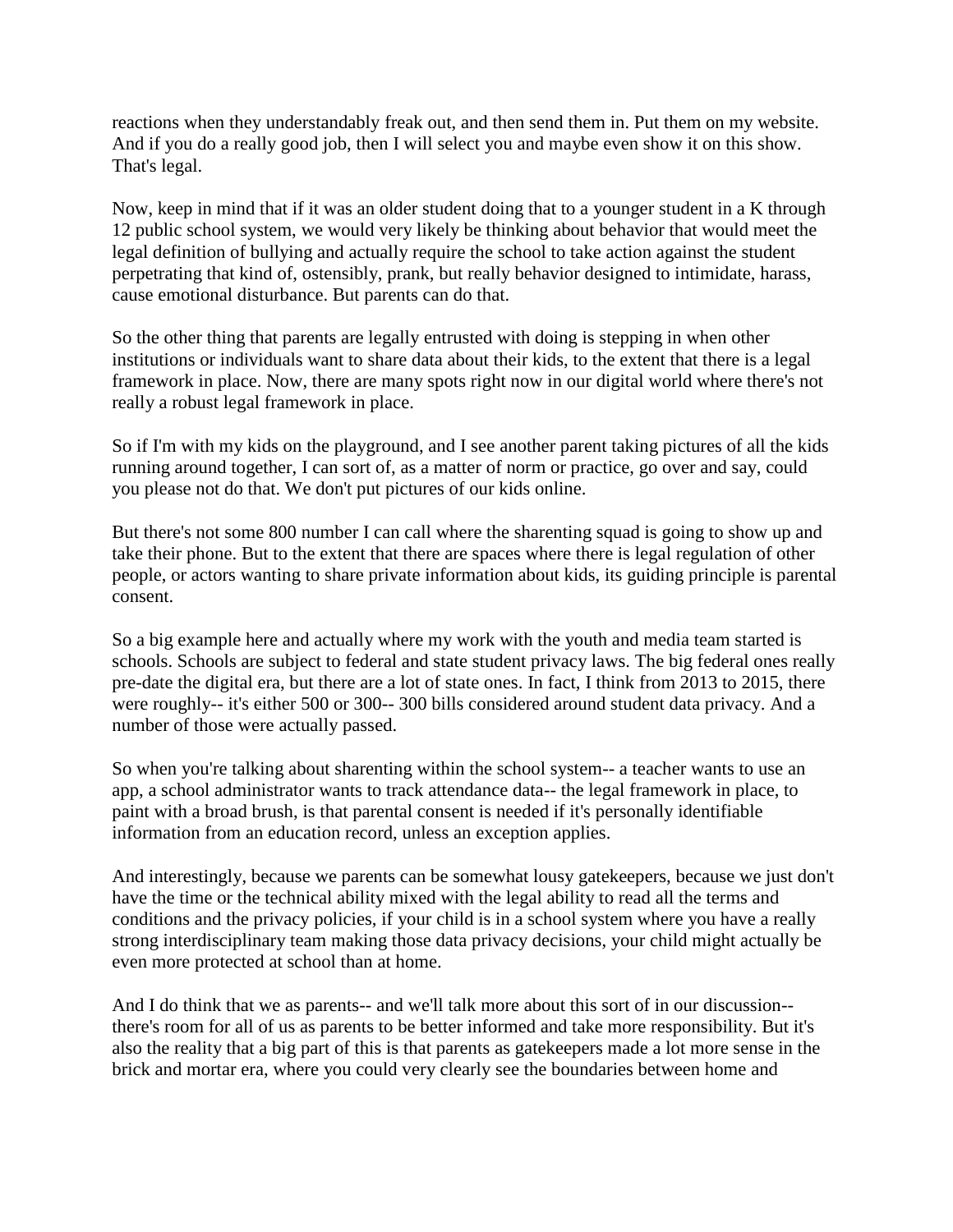outside. The boundaries between, this is our community space, this is our school, this is our playground and everyone else.

And now, when you have products on your desk, the smartphone in your hand, that Gizmodo watch that you give to your child-- sorry, Sam, I know I haven't given you one-- on their wrist, a fertility tracking app, a fertility tracking bracelet, an Alexa, an Echo Dot, a smart fridge, a smart TV-- and I haven't even gotten into the stuff in schools. There's a lot of things that are in our homes, or even that we put on our kids' bodies, like a smart diaper-- and that's real, I did not make that up-- that are not actually keeping the information within the protected sphere of the home.

And these decisions can have real consequences for kids' current and future life opportunities. So in a very concrete example, when parents post on social media and others in the community can see that in real time, that matters. One of the things that has come out, as I've done a number of these book talks now in different settings, is the problems of parents on parent Facebook groups for a neighborhood, a school, or a community going off about issues at their own kids are involved in or that other people's kids are involved in and creating these digital trails that can actually really paint either their own or other people's kids in a pretty negative light.

After this book came out, I got a call from a dean at an undergraduate campus saying, I feel like our undergrads are doing a pretty good job with this. But we have a parent Facebook group that's out of control. I really wish we could get the parents to stop saying things in this group about, oh my child had a run in with the police. My child had a bad breakup. Could you write something that I could share with the parents? I said, that's a great question, sure.

And then as we'll talk about a little bit more when it comes to predictions, of course, we as parents really don't have any way of knowing where the data that we're sharing is going in terms of being used-- not just by the tech providers that we may think we're giving it to, but by third parties that they may be giving it to, by data brokers who may be aggregating it, analyzing it, and acting upon it now or in the future in ways we can't predict, control, or understand. So that's my first provocative point.

My second provocative point has to do with play. And I argue that childhood and adolescence, as protected life stages to play, are being threatened in today's digital era at the hands of adults. And that that threat further threatens kids' ability to grow up with their own sense of agency and autonomy and become the people that they themselves are meant to be.

And when I'm talking about play, I'm not just talking soccer field or playing pretend. I'm talking more broadly about spaces that are experimental, iterative, inclusive, and equitable-- protected. And the American legal system has a recent-- I'm not going to go back before the 19th century here-- but a recent tradition of treating minors as deserving of heightened protection in our justice system.

Minors typically can't enter into contracts, unless it's for necessities. Minors have child labor laws at the state and federal level that limit their ability to work. We have a juvenile justice system that is designed to be rehabilitative rather than punitive, so that if a child violates a law,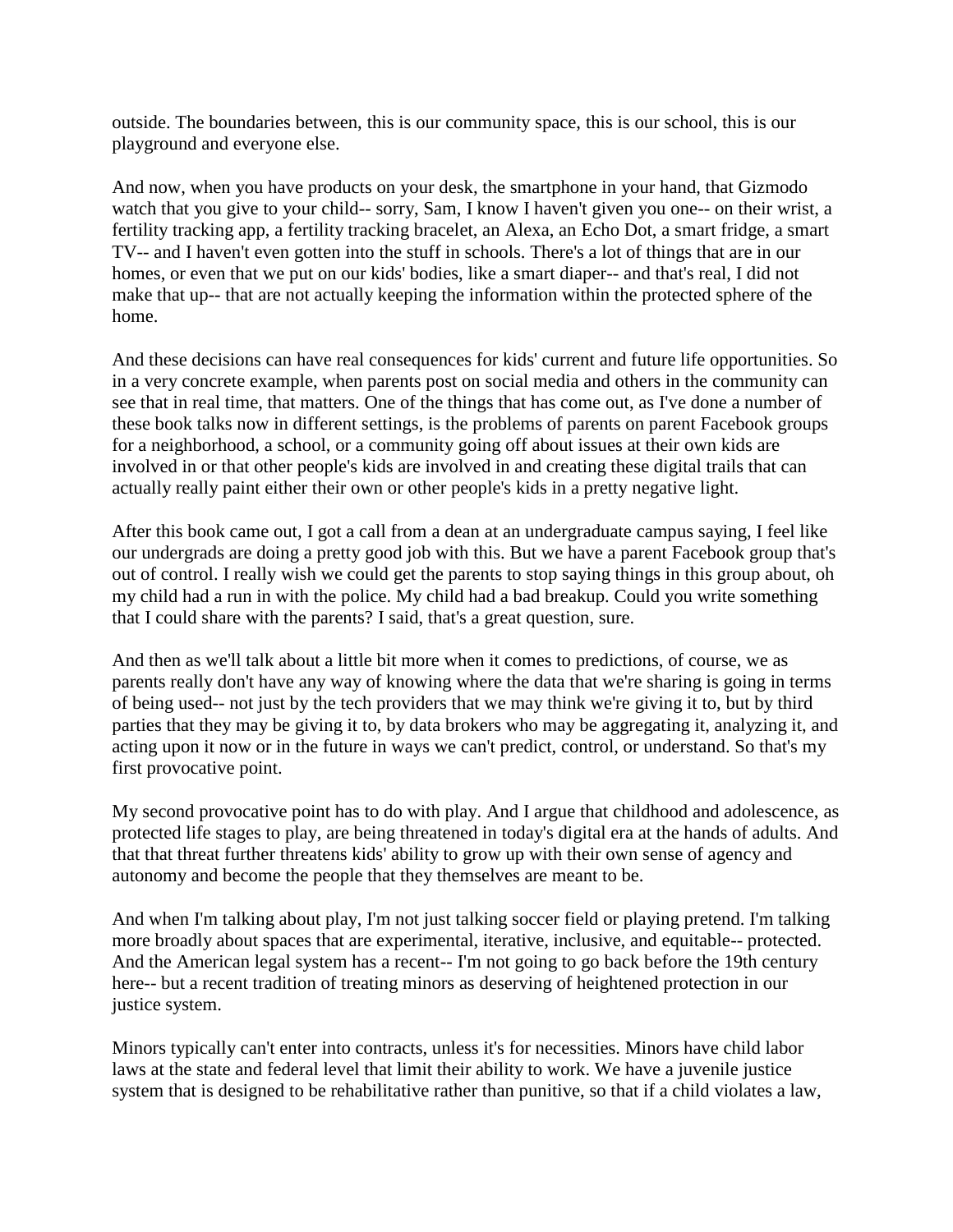that would be called a crim if an adult did the similar act. With a child we call it a delinquent act. We go to the court and say, is it true or not true that the child committed this act. And then we put a rehabilitative system in place. Although, as a former legal aid lawyer who represented kids, I will query how well we actually do that, but that is at least our commitment.

And key to this commitment is a recognition that children are still learning. They are going to make mischief, they are going to make mistakes. And ideally, they will grow up better for having made them. But there is limited or no way to learn from the experience of mischief or the experience of mistakes if there isn't any protection from an adult gaze, whether it is adults that know you or adults that don't know you, and an ability to have the fun but a little misguided, or downright terribly guided, things you do as a child forgotten. And somewhat counterintuitively, the more we surveil, track, monitor, record, even just share and post about what our kids are up to, the more difficult we are making it for our kids to grow up with agency, and autonomy, and space to develop their own sense of self.

Now, is there a direct line between giving a child a smart Teddy bear, or having a child' first words be to an AI assistant? How many of you heard 1A last week, that NPR show? They had a great segment. It was a professor, I think of media studies or linguistics, talking about kids whose first words are now to an Alexa, a Siri, or an Echo Dot and what that means in the domains of child development and attachment. I'm not going to step out of my legal zone, but just flagged that for folks who might want to listen to it.

Is there a direct line between that and saying that kids have a compromised ability, or an inability, to have the privacy to play and develop their own sense of self? I'm not going to say there's necessarily a direct line. My argument here is not a very precisely causal, but a more bigger picture conceptual. And as we increasingly and casually share intimate information about our kids digitally with other people or other institutions, we are moving away from protected spaces in childhood, both because other people may see things as they're happening.

There was a Microsoft research team study that came out this fall in October that found in a sample of teens, I think it was, that over 40% of them reported having issues with their parents posting about them on social media. So they were aware, sort of in real time, of a sense of exposure and even a violation.

Also because data about issues that kids have that's supposed to be kept private can get out and may be used against them, somehow now or down the road. And a big category here has to do with surveillance and tracking and monitoring. Parents do those things.

The Washington Post just had a great article about the Life360 app that a lot of parents are sending their kids to college with. That is really sort of a comprehensive surveillance app. And the post did a great job of interviewing parents about why they wanted the app and kids about how much they hated the app and the parental/child tensions that were arising when kids would disable the app or go out of bounds at the app, as, of course, they inevitably do.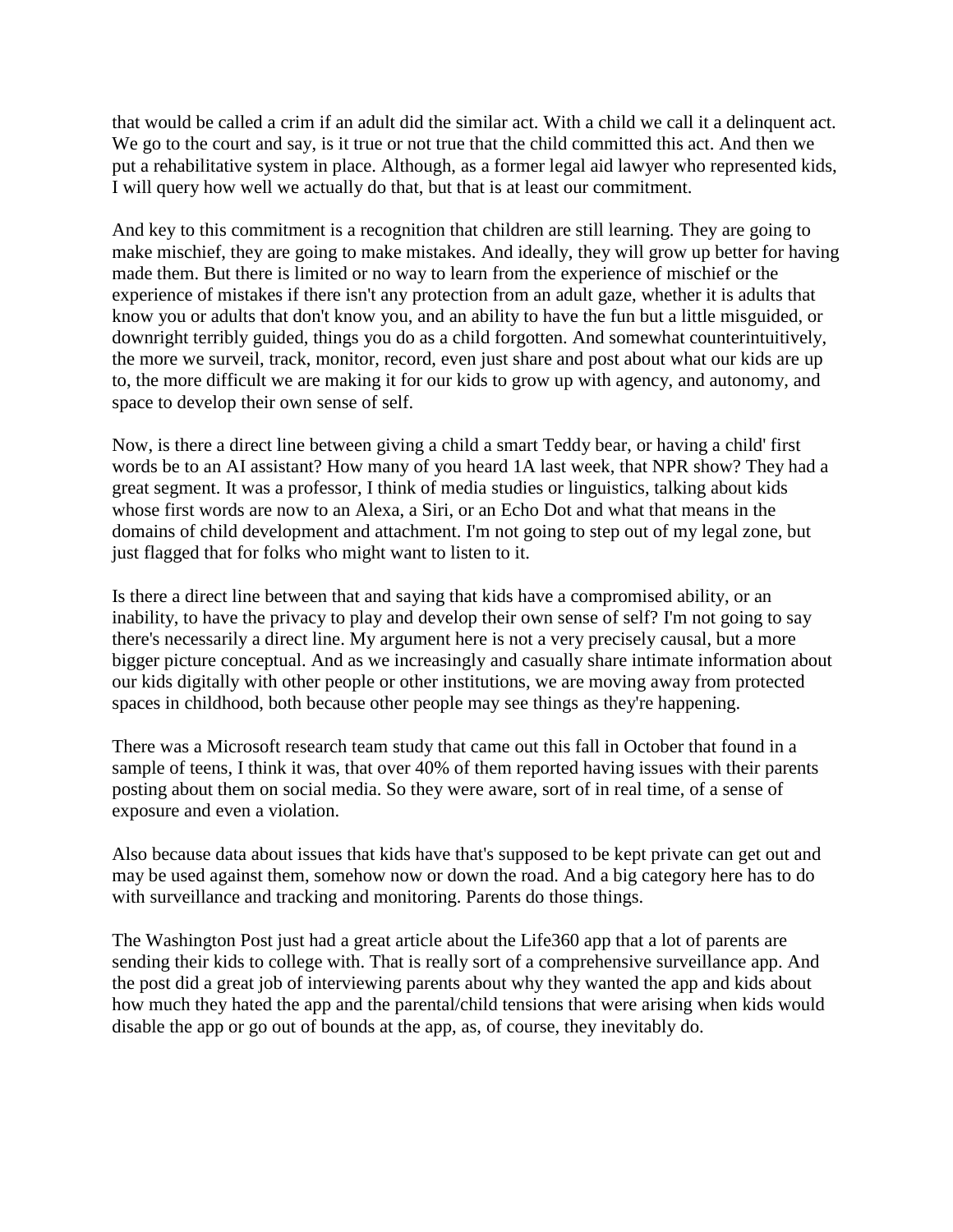We know that in addition to the devices you can use to track your baby's sleep, or have a digital video camera in their room, or a smart diaper on their tushy-- we know that schools are doing quite a lot of this.

There was a great article this summer from Education Weekly looking at the massive use of surveillance and tracking digitally that's being done in schools. And that, under my definition, is sharenting. Those are educators, those are trusted adults taking action with children's private digital data. And one thing really stuck out to me about that article. There is a product called Gaggle-- not Google but Gaggle, with an A-- that monitors digital content created by nearly 5 million US K through 12 students.

So all files, messages, class assignments on school devices or school accounts. And all of that data goes through machine learning to start with. It goes through algorithms. It automatically scans that information, looking-- and this is a direct quote-- to see if something bad is about to happen. If Gaggle thinks-- Gaggle's machines think-- that something bad is about to happen, they do escalate it for human review. And at that point the humans can decide whether something bad is about to happen or whether someone might be doing a research project on weapons in the Roman Empire.

But that is just one example of the ways, really behind the scenes, that information about our kids is being taken from a space that is supposed to be protected-- a school-- that's supposed to be a source of learning fed into a digital product that is designed to really make predictions about them. Are they about to do something bad?

And I'm not trying to downplay the importance of school safety at all, but just to surface that we're moving well away from sort of protected learning environments in schools when we think of protection as more than, is something bad about to happen.

And my last point has to do with how kids growing up today are already subject to, and at risk of far greater, data-driven predictions being made about them and their capacities for success and trajectories in major life domains, including education-- I just gave one example-- and employment.

So I'm going to read a hypothetical, because law professors love hypotheticals. And then I will stop talking and open it up to Liz and others. So here's my thought experiment from the book. So near-future hypothetical scenario-- not real as of when I checked yesterday, maybe real today. I mean, things do move that quickly.

So you're helping your 17-year-old finish her college applications. The applications require her SAT Score, SAT2 scores, AP scores, and her Tikebites personal capital scores. What the heck is Tikebites? Siri tells you that Tikebites serves as your child's passport from her past into her future. You ask Siri to stop reading the Tikebites soundbites and do some digging.

The response-- Tikebites is a commercial database that serves as a repository of childhood data and a clearing house into adulthood. Tikebites aggregates as much data about each child in the country as possible and then packages the data for purchase by different types of institutions and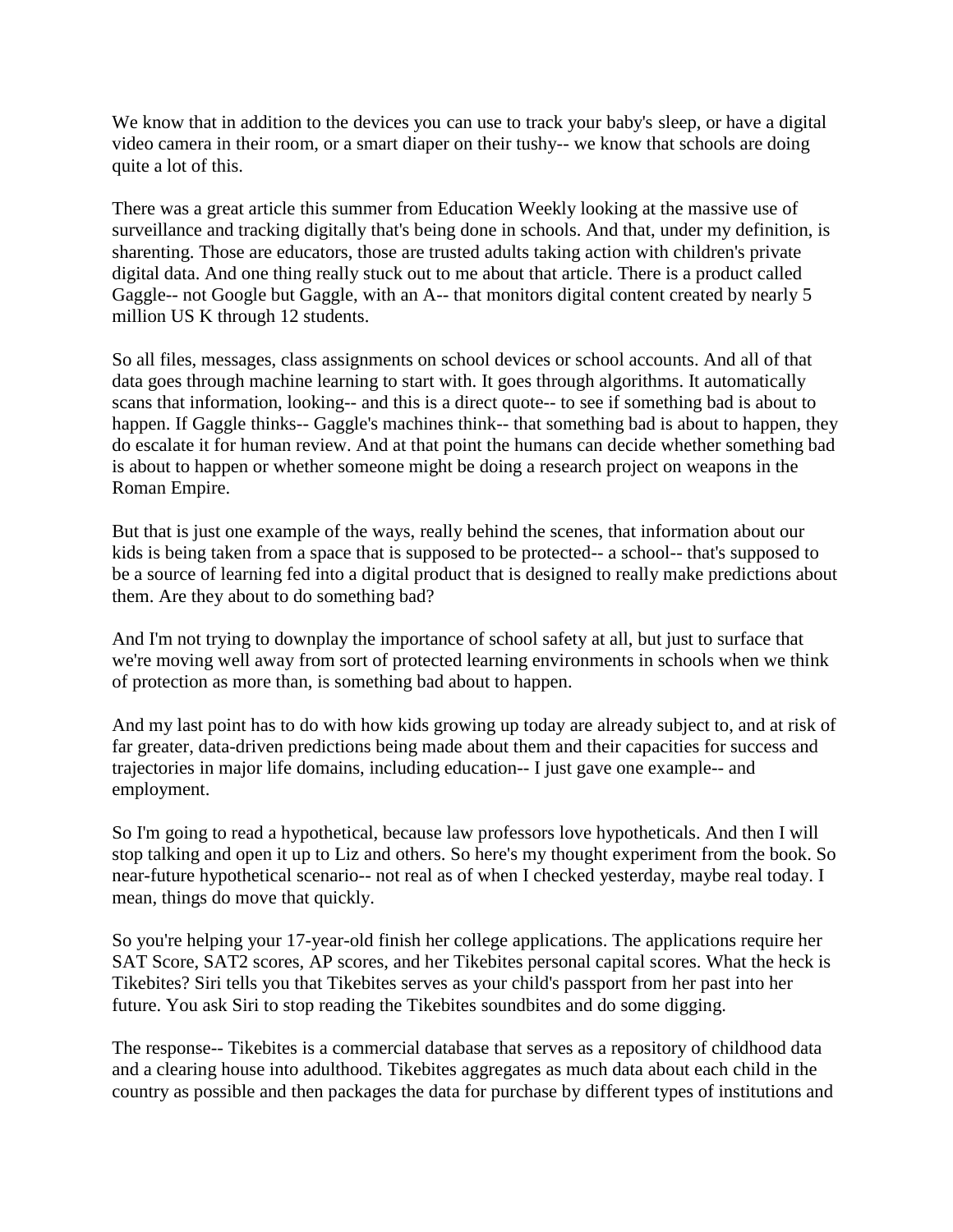individuals. The most popular product is a set of scores that rates children's likelihood of future success in a range of areas, including education, athletics, and employment.

Tikebites will share these personal capital scores with any individual or institution that pays for them, isn't legally prohibited from having them, and demonstrates what is, in Tikebites's opinion, a legitimate need for them. You and your daughter don't need to do anything to have these scores sent. All colleges that receive applications from her will request and receive these scores at no cost to individual applicants. Tikebites does allow parents and youth age 18 or over to opt out of having Tikebites collect and share their information. But the Tikebites website warns you that opting out risks your child's future.

After all, the perky chat bot in the click here for help section tells you, an applicant without Tikebites scores is like a car without airbags. You could take it for a spin, but why risk it?

Right. So what do we think? Good, bad, ugly? And I'll turn it over to you and everyone else for a chat.

Well, I'm thinking that I'll follow up with a school question--

Please.

--since we left it with a school topic. So there's a lot of excitement about schools needing to kind of get with the current century and having technologies be part of that. And in order for kids to have an extended experience with technology, that means they get tracked, right? They create an account, and the account is set up by the teacher or maybe by the school-- probably the teacher.

And so how might we think about this data? And how might we say, if we're thinking from a legal perspective as a law student, or someone wanting to get into this area-- how might we think about what's in place now, what we might want to have in place in that context?

Wonderful question. And so when we're thinking about student data, in particular, we do have three big student data privacy laws at the federal level. The Family Educational Rights and Privacy Act, or FERPA; the Children's Online Privacy Protection Act, or COPPA; and the Protection of People Rights Act and Amendment, or PPRA, which is sort of the often forgotten cousin of the other two.

But to paint briefly with a broad brush, if you're thinking about a setup where a teacher or a school wants to create an account for a child that is transmitting personally identifiable information from an education record-- and that's a pretty broad category-- of information outside the school-- and transmitting it through a digital app or software provider is transmitting it outside the school-- they're either going to need parental consent, or more likely, they're going to use an exception to the parental consent request with a legitimate school official exception.

So a huge area of need for attorneys who work at the intersection of tech and education is for strong, meaningful, clear contracts to be in place between education institutions that are using these digital products and services and the product or service provider. Because the legitimate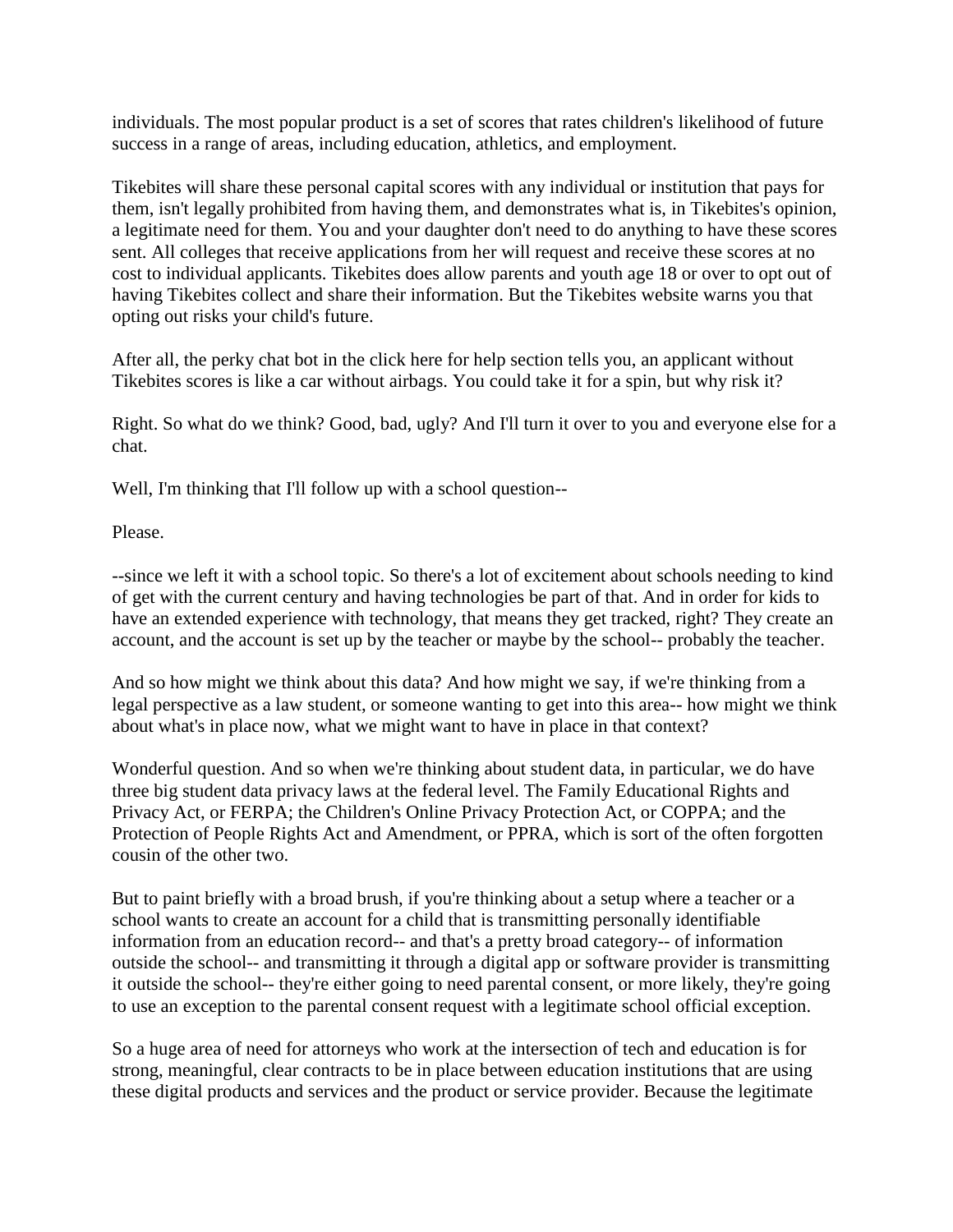school official exception only works lawfully if the school is using that account to do something that would otherwise be done in-house. The third party provider is under the direct control of the school, hence the need for a negotiated, clear contract. And the third party provider is not using that data for anything other than the contracted-for purpose.

COPPA would kick in if that device that the account was created for was then being given to a child under 13, who was going to be using a commercial app or software that either was targeted at kids under 13 or knew that it was getting information from kids under 13. That's again an area where you need both folks on the education space and on the tech companies space, not to mention the regulator space, because we have a bunch of state laws and regulations in place to make sure there are clear negotiated contracts.

Protection of People Rights Act and Amendment would start to kick in around certain types of products or services that are really functioning as surveys, that are getting very sensitive information, like relating to religion or similar beliefs, or certain types of apps that are collecting information that may be used later for marketing or advertising.

And with the explosion of activity on the state level, where I mentioned earlier we had 300 bills considered on student data privacy among the states from 2013 to 2018, and that five year period really being a time of very intense activity in student data privacy, we started the Student Privacy Initiative right around 2013 to help lead that conversation. 25 states actually passed 59 new laws during that time. And we continue to see growth in state youth privacy laws that don't just apply to kids in their capacity as students.

A big one being the California Consumer Privacy Act, which will go into effect in January, that would also bear on this space. So for law students or lawyers thinking about spaces to get into, helping to figure out how to negotiate and draft those contracts on either the school's side, or the vendor side, as well as entering into a space of state and federal regulation and law enforcement activity, there's a lot going on.

That's a great answer. Another thing that I've been thinking about that we've been talking about a bit here is in the spirit of hypotheticals-- one around Bitmoji, which is a little app that allows you to create avatars that you text. And so it's embedded into texting, and it looks like it's just texting back and forth and it's making a funny face for you that looks like you, or like an alien, or whatever you want to look like. But it's actually owned by Snapchat. And so it is allowed to collect all your keystrokes, and your contacts, and your location, and your accelerometer data. And so it knows an awful-- could know, we don't know what's actually collecting-- but it could know an awful lot about you.

So this is something that kids and tweens are very excited about using. You can't tell that it's part of the sort of social network ecosystem, because it looks like it's just in your text. You don't see it there. Looks like it's in a different spot. How should we think about this?

That is a perfect example of sharenting that happens in a stealthy way and stealthy by the provider. So as a parent-- and I will confess, actually, until we started talking about this, I hadn't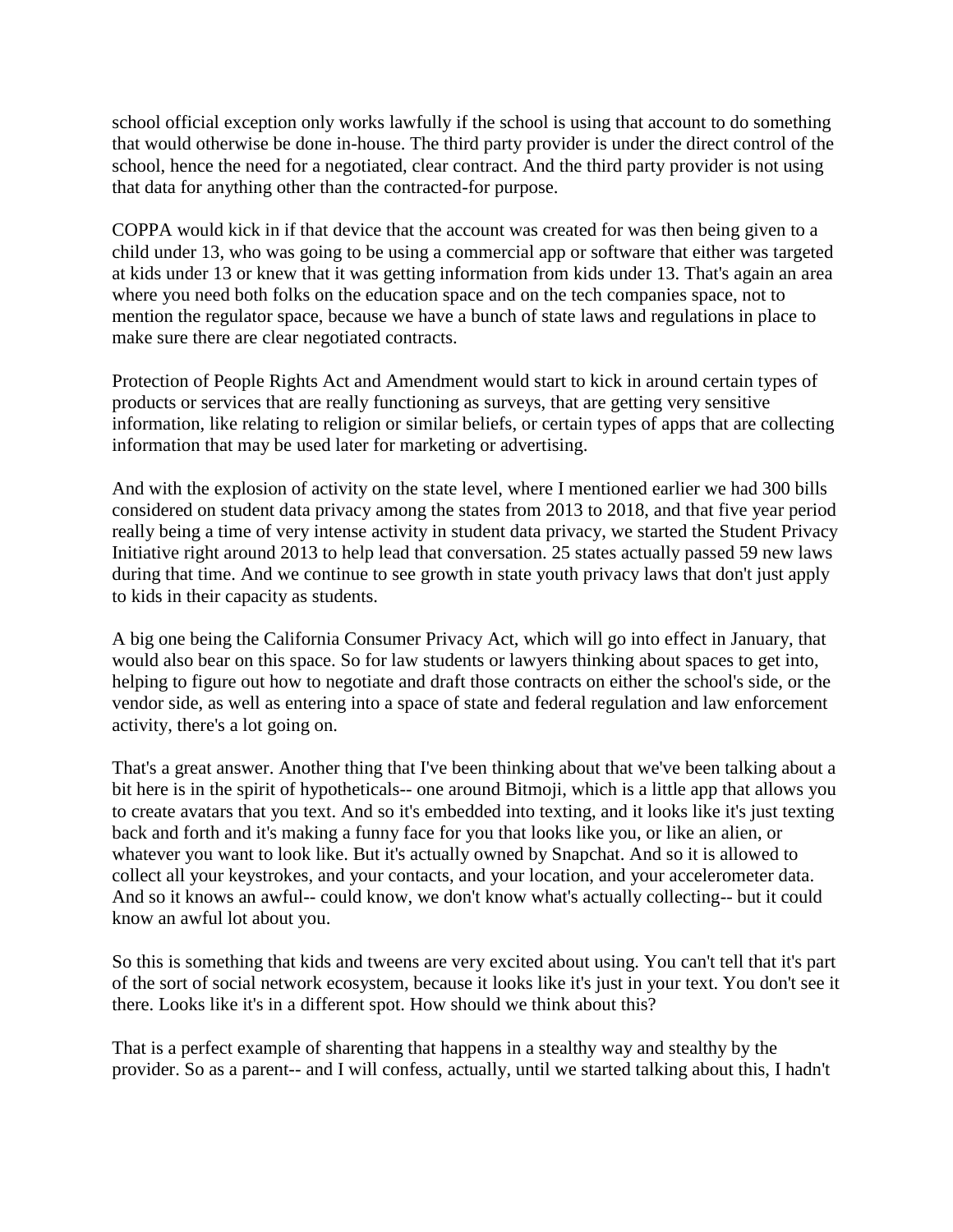realized the extent to which that actually was not just confined to my tech stream. So this is education for me as well.

But we should be-- you know, it surfaces a point that in some ways cannot be overstated, which is that it is next to impossible, and I will say potentially impossible, for any parent, even a privacy nerd parent, even a lawyer parent, even the most vigilant parent, to have the time and the expertise to combine all of the domains that would be required.

So let's sort of broaden out now and say this isn't something that's sort of being talked about and in the news. To try to figure that out for yourself, you would have to figure out where the privacy policies are for Bitmoji, where the terms of use are. That can be hard to just find as a matter of access. And then once you've seen them, good luck understanding them. And I say this, again, as a privacy nerd.

And even if you do pass the whole way through them, there is inevitably some sort of get-out-ofjail-free language for the company where it's saying, we're not going to share this, except to improve your user experience. We're not going to share this, except with our affiliates. We're not going to share this, except for research into development of new products.

And so as soon as you start to see language like that, it's like, well, OK, I've just spent hours or days of my life finding the language, reading the language, attempting to understand it. And it's crystal clear to me that you're reserving the ability to use this data now and in the future in ways that I can't see and I can't really control or predict. So I think that's an example that really encapsulates the weakness of this parents-as-gatekeeper model that we are using right now for youth privacy.

Yeah, I gave you a hard one.

No, it's a good one.

But it's a really interesting both sort of technological and legal question. It's also a parenting question. Like, what do you actually do as a parent and someone who-- you must get asked, what should a parent do all day, every day. What should a parent do when faced with a very, very complicated situation like this? The child probably just wants to send Bitmoji to their friends. Why can't I do that, mom?

Well, and as my son has heard me say, when it comes to in-private information that's leaving the house, I think parents can err on the side of caution. And I don't mean become a Luddite. I don't mean break your phone and turn off the wireless. But I do think there are a couple of parenting hacks, if you will, that we can all keep in mind.

One is, I would stay away from any device or service that purports to act as a surveillance or monitoring device. I think that we just don't know enough about the sort of cybersecurity issues around those in terms of their vulnerability to third parties getting them. I am particularly sensitive to the idea that any company is going to know, no matter what they promised me, where my child is and potentially what they're doing.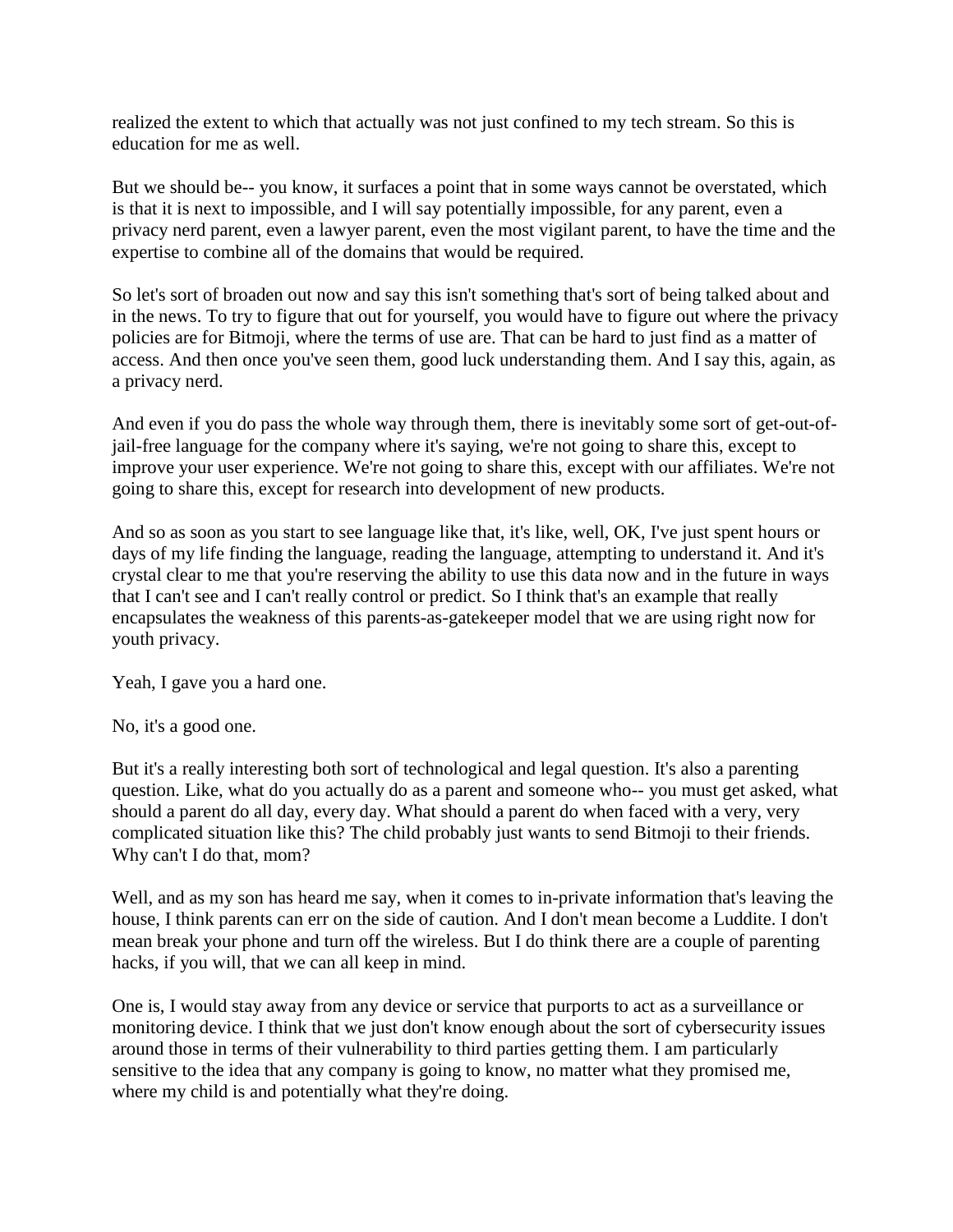And particularly as a former juvenile justice lawyer, where I watched kids get pulled into court- no kidding, once it was my client had shoved someone else's books on the playground. And the books had gone flying, and it was assault. I once actually stepped-- as lawyers in the room all appreciate, I was very careful. I didn't quite step in between, because I didn't want to have to tell my executive director that I'd been arrested for obstructing justice. But I stood right next to a 16 year-old female client who had slammed the door of a conference room.

We'd been in a very difficult IEP-- Individualized Education Program-- meeting for her special education needs. And she had documented-- I got a Dartmouth psychiatrist to document-- the depth of trauma history and emotional disturbance she was experiencing. And she had done a great job. There were, like, 12 grown ups and her at a table talking about really intense stuff.

She got up, and she got frustrated, and she slammed the door. Didn't break anything. She just slammed a door. School resource officer, the local police officer embedded in the school, showed up and first told her she had to go home. I said, why does she have to go home? We're fine now. I'm here. Her mom's here. Special education team is here. This is exactly what we're supposed to do. And he said, well, I've seen her before, and she's going to blow a fuse later in the day. And I'm thinking, yeah, because of you.

But I just said, again, thank you very much, officer, I have this. And he sort of huffed and puffed, and he let her stay with me. And then he said, but you know, if you weren't here, I would have arrested her. And I said, can I ask you for what? What would the charge have been? And he said, disorderly conduct, for slamming a door. And I looked at him and I just said, very vigilant. And he looked at me with this sort of, like, are you complimenting me or criticizing me?

And it was one of those-- like, I just smiled and let him sort of take it as he wanted to take it. And he left. But it was just the luck of the draw that I happened to be there that day, and that I had gotten a lot of training from Harvard Law School in how to sort of stand firm and have tough conversations. But in an era where, particularly for kids who have disabilities, or who come from lower socioeconomic status, or are minorities in the communities they're in, we are already vigilant about responding to normal things they do as kids and teenagers with this sort of outsized response-- slam a door, disorderly conduct. And so the last thing that I would recommend the parents do right now is to buy a commercial product that says, we will keep track of where your kids are and potentially what they're doing in some way, shape, or form. So if they're outside of the boundaries you've set for them, we'll let you know. Right?

Well, the last thing I want to do is to create any sort of digital trail, not just about where my child is, but that purports to tell me when my child might be out of bounds. Because I have no confidence that any commercial provider would keep that data just for me to use with them no matter what they say.

And so would I then be serving up digital data that could go to a data broker now or five years in the future, and from that data broker go to be aggregated into some sort of predictive software for hiring, where it's not just anymore that you're taking-- Cathy O'Neil talk does a great job of talking about them in Weapons of Math Destruction. The hiring industry that does sort of pseudo-personality tests that 60% to 70% of Americans applying for jobs now are taking these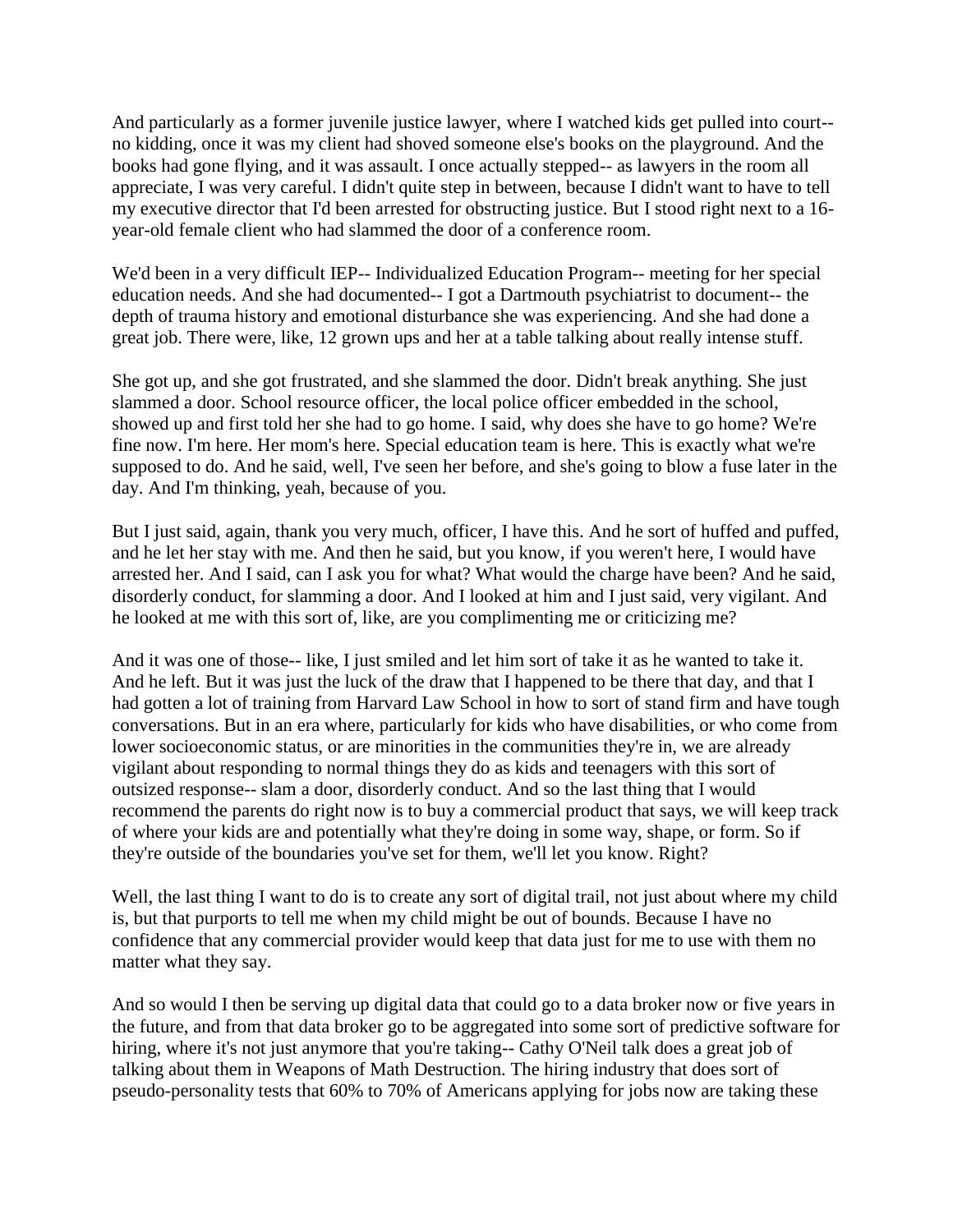digital assessments designed to see what kind of fit they are-- well, I don't think we're that far from these kinds of assessments getting data that we as parents have put out there about our kids, thinking it's just to one company, thinking they're keeping it to themselves. And before we know it, maybe not all of it, maybe not every product, but enough of it gets aggregated into those kinds of gatekeeping predictive products, so that I've unwittingly served up, oh, this child was always out of bounds when they were 15 years old. Well, finger on the scale of not being a good candidate for the job.

So I would say, as a parenting hack, don't use surveillance and monitoring products. I would not put any pictures online of a child of any age in any state of undress. I think that invites an unwanted gaze, as we saw this summer from research that came out from some of the Berkman Klein and other communities-- sort of what the YouTube algorithm was doing, from pushing viewers from content that is innocuous or innocent, involving kids, so kind of the nice summer day at the beach, to content that is predatory. That's just one example of the way that an unwanted gaze, either by an individual trying to find that kind of content or an algorithm trying to captivate interest, can go.

And last, and maybe least, I think if you are going to give updates on social media-- maybe this makes me old-fashioned. I use a holiday card rule of thumb. So my grandma used to put out these long one- to two-page typewritten mimeograph newsletters from wherever she was in the world. My brothers are here, too. Our grandparents were-- my grandfather was in the Foreign Service.

And so she would have once a year these big updates. And they went to everybody. They went to, like, the second cousin three times removed. My cousin's here too. They went to former colleagues, former bosses. So it was really for public consumption.

And this is less about the keeping things safe from downstream unintended uses and more responding to the increasingly voiced concerns and emotions and reactions of youth themselves, to, like, I don't want people to know that I'm nervous about getting asked to the school dance. I don't want people to know that it really took me a long time to be potty trained.

Or go to YouTube and search for "girl gets her first period." They have those mother-daughter chats on YouTube. And kids don't like to see that stuff. So I would keep that stuff private.

So that leads very nicely into my very last question. And then I'm going to open it up. One thing I appreciated about your book is I could see your experience in legal aid and working with youth and surely dealing with the juvenile system, the child protection system, and the courts. And I wonder what you might say to people who are thinking about going into that space. What are ways in which they can be advocates? Or what are ways in which you would want to see policy change? Or what can be done in that space?

Thank you for that. Because without that, I run the risk of sounding very pessimistic. And I'm actually a fundamentally optimistic human. And I am optimistic about this because I think that, on a whole, digital life is a positive thing for people and institutions and for the world in terms of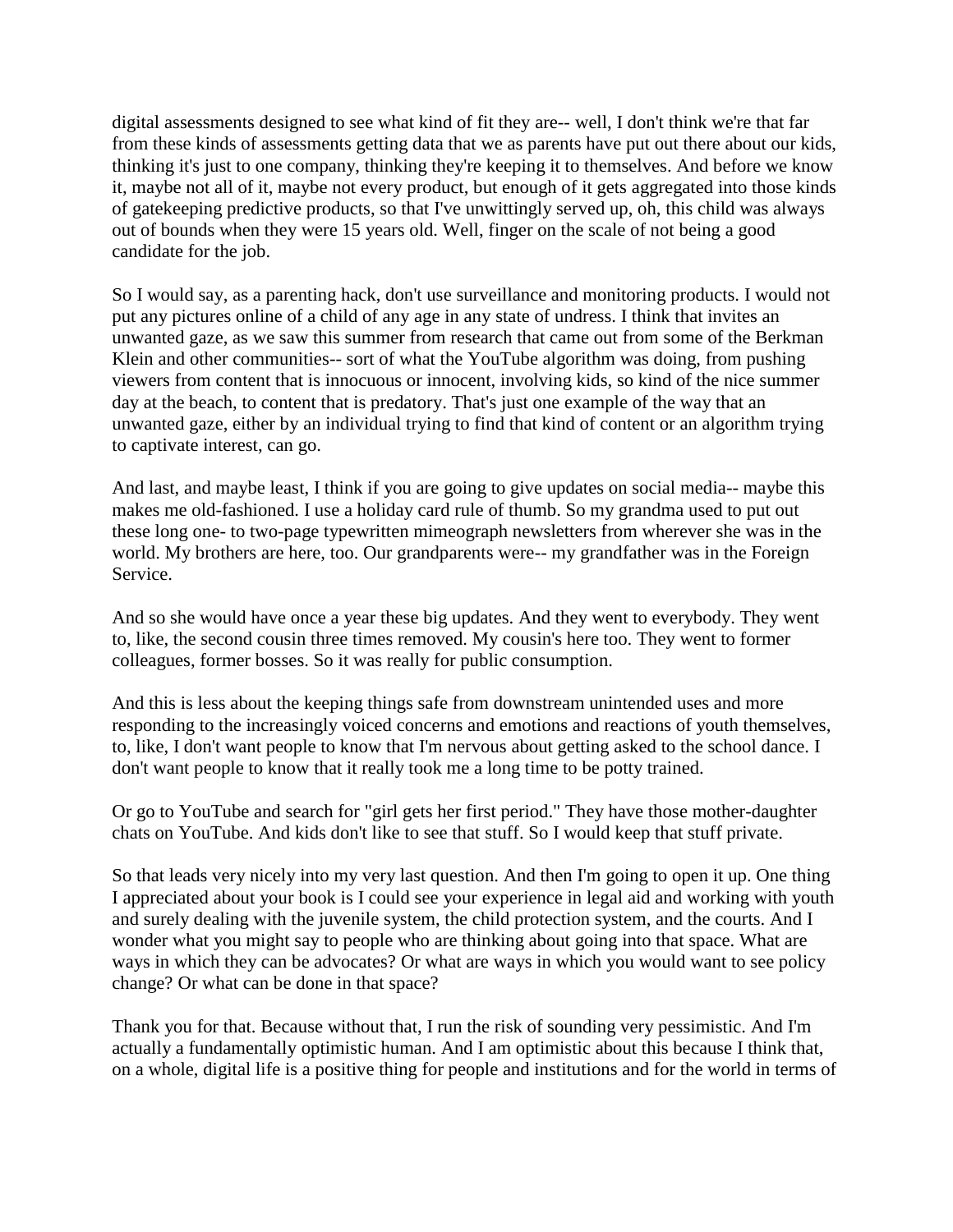the ability to build connections, spark innovation, and really transform everything about how we live, work, play, and so much else.

And I think when it comes to kids in particular, there is truly a heightened sense of individual and societal responsibility we feel. So I am optimistic that now that we're increasingly having these conversations, all of us in this room, everybody who recently read and commented on the New York Times piece, "How Photos of Your Kids are Powering Facial Recognition Technology"-- I mean, there is increasingly robust public discussion about this.

So what I would challenge all of us, in our personal and professional capacities, is to be increasingly guided by values-based decision making that is conscious in our minds. So are we going to have the ability to peel beneath the layers of Bitmoji or whatever the next thing is every time? No. Do we have the ability to say within our families, we value protected spaces to play? So we are not going to bring in digital technologies into those kind of private spaces unless they serve a really compelling need.

Or then we can start to broaden out that conversation and say to our regulators and our lawmakers, you're not doing enough to address the issues of downstream uses of children's digital data. California is about to be doing a heck of a lot more. But even California's law suffers from some big holes in terms of not applying to enough tech companies and I think still making it difficult potentially for parents and kids to find what a company has about them.

I think we ask all the way up to the federal government, when the federal government starts functioning again, for more comprehensive youth digital privacy law that would regulate at the level not of parents or even schools, but of tech companies themselves, in terms of limiting the uses, particularly around predictive decision making and other gatekeeping functions that they can make of data that they have collected either directly from, or about, minors.

And I think that has to have a robust enforcement mechanism, a private right of action. So you can turn the litigators loose. And so that's another one, Liz, for law students and lawyers looking for a career focus. There is always room for a ferocious, creative litigator in a space, even if there isn't some sort of new comprehensive federal youth data privacy law. And so I am excited, now that we're thinking increasingly about these sharenting questions, to see what the next generation of lawyers does with perhaps some existing causes of action constructively applied in new ways.

I don't really see a space, and I hope there's not a space, to have a lot of kids growing up and suing parents, unless it's been really egregious. But I definitely would look and hope for spaces to have some theories of kids growing up and suing tech companies or the gatekeepers that may have acted upon that digital data.

Great. Well, with that, let's open it up to questions. Does anyone have-- Rubin has a mic and Megan as a mic. We've got one over here by you, Megan.

Yeah, so I'm just wondering how stepping away from the parents plays into this, like issues where, say, a parent is following these recommendations that you did or, say, they don't want any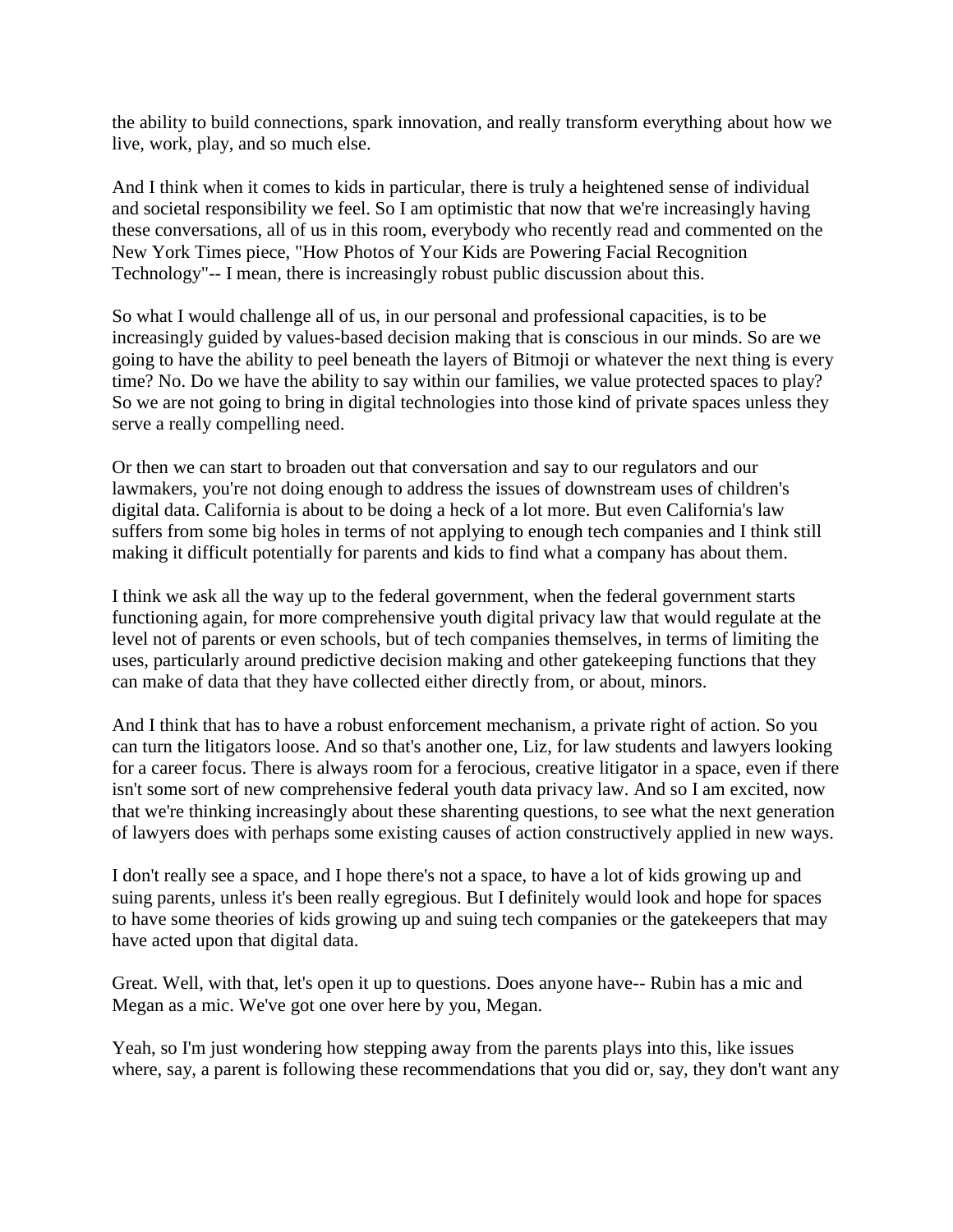information about their children, like pictures-- I'm specifically thinking of pictures on social media-- they don't want any of that online.

But I hear in conversations a lot-- and this might just be anecdotal-- that oftentimes aunts, uncles, grandparents are some of the worst perpetrators of sharenthood. And how does that play into that? Do you see any inroads for ways of parents to kind of enforce their subjective kind of values over their child's privacy on other parties?

I'm smiling because I've been getting that question increasingly. And so I feel the need to write something specifically about this before the holidays, so hopefully I'll get something up on my Psychology Today blog. I will also just put in a quick plug.

I've been talking to a Wall Street Journal reporter who wants to do a story on this and wants to talk to parents or grandparents or other family members who are willing to go on the record to talk about that. So if any of you are, or know people who are, my contact information's online. Please email me and tell me, because I get this question a lot now that I'm talking about the book. And so between my, admittedly, anecdata and also this Wall Street Journal reporter's question, there's clearly a lot there to unpack.

What I have been saying to people is that there is a bit of a, take a deep breath and have the conversation in a way that depersonalizes it and normalizes it. So whether it's, hey, did you see what the New York Times reported about how photos of toddlers from 2005 are informing what the Times called "bleeding-edge surveillance technology"? That's creepy and weird. I trust you. You're an amazing aunt, uncle, cousin, brother, whomever. But I really don't trust big tech. So can we just keep it among the family?

Or I heard this crazy law professor speak. She's going on and on about smart diapers and fertility tracking apps. But she might have not been completely crazy, and maybe we shouldn't do this. But I think we just have to take a deep breath, depersonalize it, and try to normalize it.

And you were talking about sort of parenting challenges. And I think those of us who are parents or caretakers of kids at all are really used to, and in fact seek out conversations, like, hey, your kid's coming over for the first time, any food allergies? Or, I want to show the kids a movie tonight, are you comfortable with something rated PG?

We're kind of used to those conversations. And I think we all need to, as uncomfortable as it is, make this the same kind of basic conversation you have, either on behalf of your own child or if you're watching someone else's child.

And actually, when I was working with the publicity folks around this book, one of the things we briefly talked about this summer is, as sort of a giveaway with the book, should we have a sticker that said, like, no sharenting or safe sharenting that you would put on your child? And we decided that unfortunately, in today's world, that would just make those kids targets for having their pictures taken and then being trolled and doxed and harassed. So I did not do that.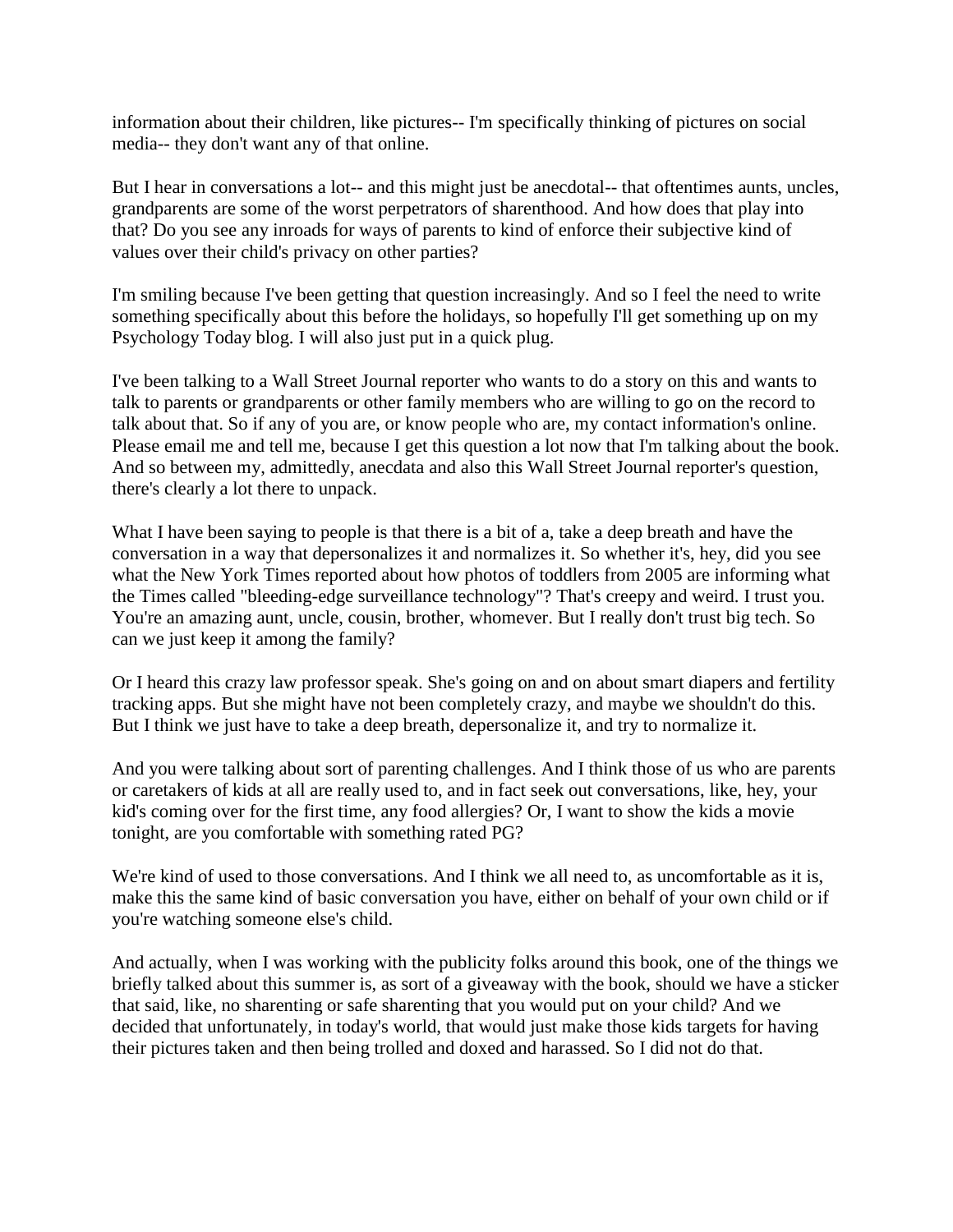But I think we can all kind of try to verbally put the sticker on. And if you want to talk to the Wall Street Journal also, you can come see me afterwards.

Hey. Thanks so much for the talk.

It's great to see you.

Sorry I popped in a little late, so maybe you touched on this. But I'm curious to see if you saw any generational differences between younger mothers who have grown up with social media in a particular way, versus older mothers.

I think that the--

Or parents.

It's OK.

Excuse me.

It's OK. I'm a mother. I'm happy to talk about mothers. But to talk about parents, I do see some. And I see that for parents in my generation-- I'm 40. I'm the tail end of Gen X. I didn't have an email until college. I didn't have a cell phone until after college. I know a lot less than people younger than me when it comes to this. And so there is this way in which-- and it kind of gets back to something I shared earlier about a dean from an undergraduate college calling me and saying, my students are doing fine, it's the parents of the students that are getting them into trouble.

Kids are learning today a lot about digital citizenship and digital privacy-- the wonderful curricula that Youth and Media is developed, that Common Sense Media has developed, and other trusted partners. And so when it comes to the kids who will soon be parents, or who are kids of parents like my age, they may actually know more and be in a position to teach parents.

So I think in addition to seeing definitely some differences between parents who are younger than I am, so in their 20s and 30s, and somewhat more sophisticated, we also, no matter what age we are as a parent, have so much that we can be learning about digital citizenship, which includes digital privacy, from our kids.

I think we've got one over here. Is that a hand over here?

Yeah. While the mic is coming, I will say I gave this talk recently. And I had a more senior member of the audience say to me, this is very interesting. Can you talk about what the kids and teens are doing in terms of sharing pictures of themselves? And I said there's some wonderful scholars and experts who talk about that. I'm not talking about that today. I'm talking about you and all the other grown-ups of this room. So yes.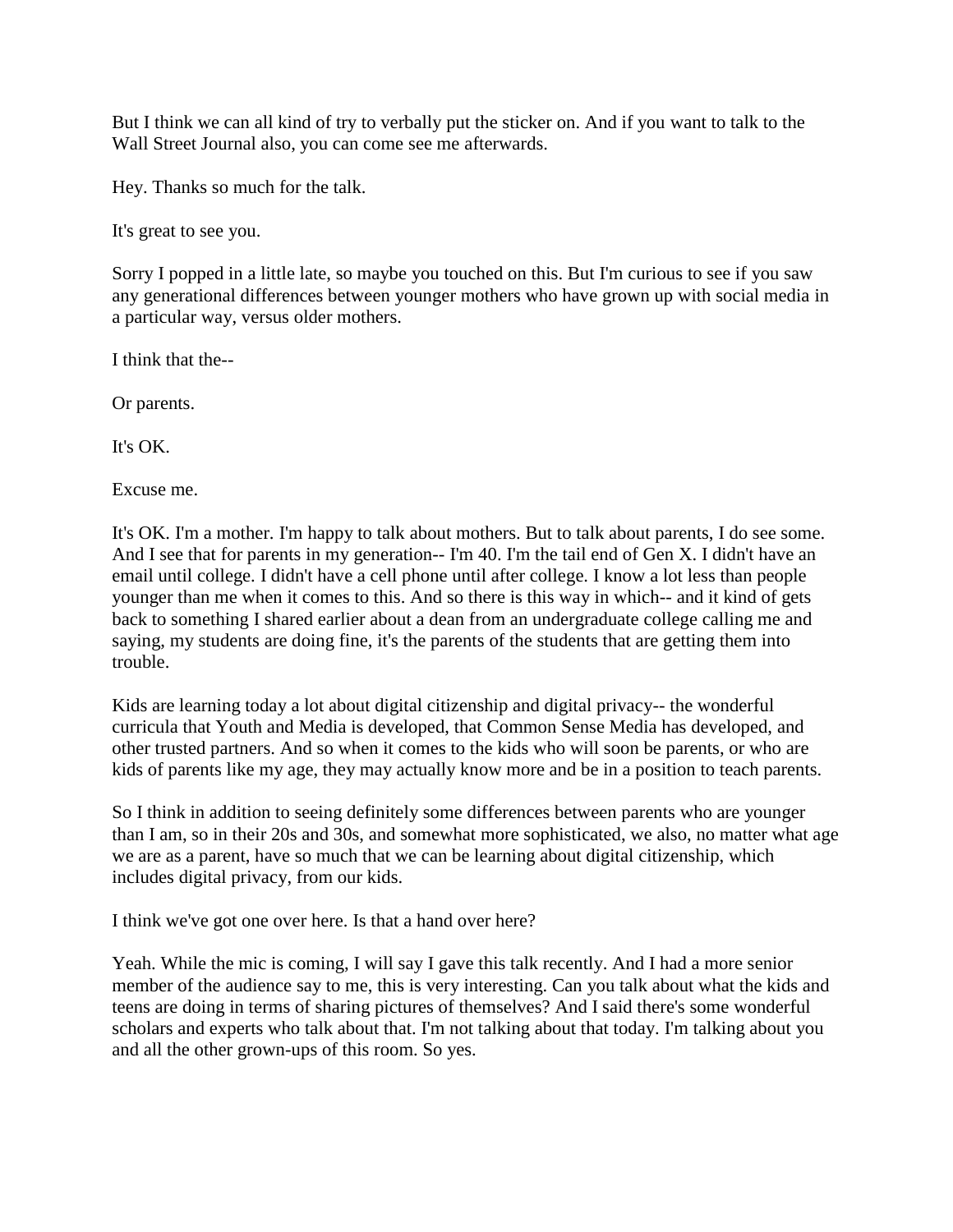Hi. Thank you so much for your talk. I just wanted to ask. I feel like a lot of what we're talking about, we're seeing this divide between safety and privacy, which we see in a lot of other spaces. So coming from background doing work in child exploitation, there really is this feeling of, like, get everything offline, but also this feeling of, like, I want to know what my kid is doing, I want to know where my kid is, and this feeling of the way to keep them safe is to surveil, which then creates all those other privacy issues.

So where do you think that middle ground lies of parents feeling like things are spinning out of control and they want more control over their kid, but also wanting to make sure that we're respecting kids' privacy?

That's such an insightful question. And you see it in schools as well, that they're saying in order to promote safety, we have to do more and more surveillance, more and more monitoring. Which we can query whether that's even addressing the safety concern and certainly can be creating other downstream problems with privacy and potentially safety if the data that the school is collecting is breached.

I would come back to this idea of a values-based analysis. So even before you get to the question of, is this particular product a good idea, is this particular watch a good Idea, think about, at the level of values, safety and privacy, but also autonomy and agency. So how do we balance those to try to further our goals here?

And I think one piece that is often left out of the safety and privacy discussion is this agency and autonomy piece. So parents are not going to be around all the time. School personnel are not going to be around all the time. I'm going to share about my son while he's out of the room. But he recently-- oh, you're there, OK. All right. No talking back. But I'm going to share it.

You tried to get me to let you walk to school by yourself, by saying if I gave you a Gizmodo watch, I would know where you were. And I told you that I wasn't going to do that because I don't believe in surveillance and tracking. And also you said to me, and if I get into trouble, I can call you. And I said, buddy, you can always call mom or dad about anything. But actually, when you are old enough to walk to school, and you, heaven forbid, do get into trouble, you can't call me first.

You need to find a police officer, a crossing guard, a parent you know, a teacher. Scream, run, make noise, even use your karate. We talked about that. And come up with a solution space around agency and autonomy. Because even if I know where you are, and even if you can call me with the push of a button, I may be 10 minutes away. That 10 minutes maybe too long.

And so I would say values-based discussion before you get to the level of coming up with a tech solution and making sure that those values are promoting agency and autonomy for kids and also equity and making sure that, particularly, as we move from a home setting into a school setting or a law enforcement setting, we're not unintentionally engaging in inequitable solutions. Sorry, Sam.

There is someone over here, if you want to-- and I think this is the last one.